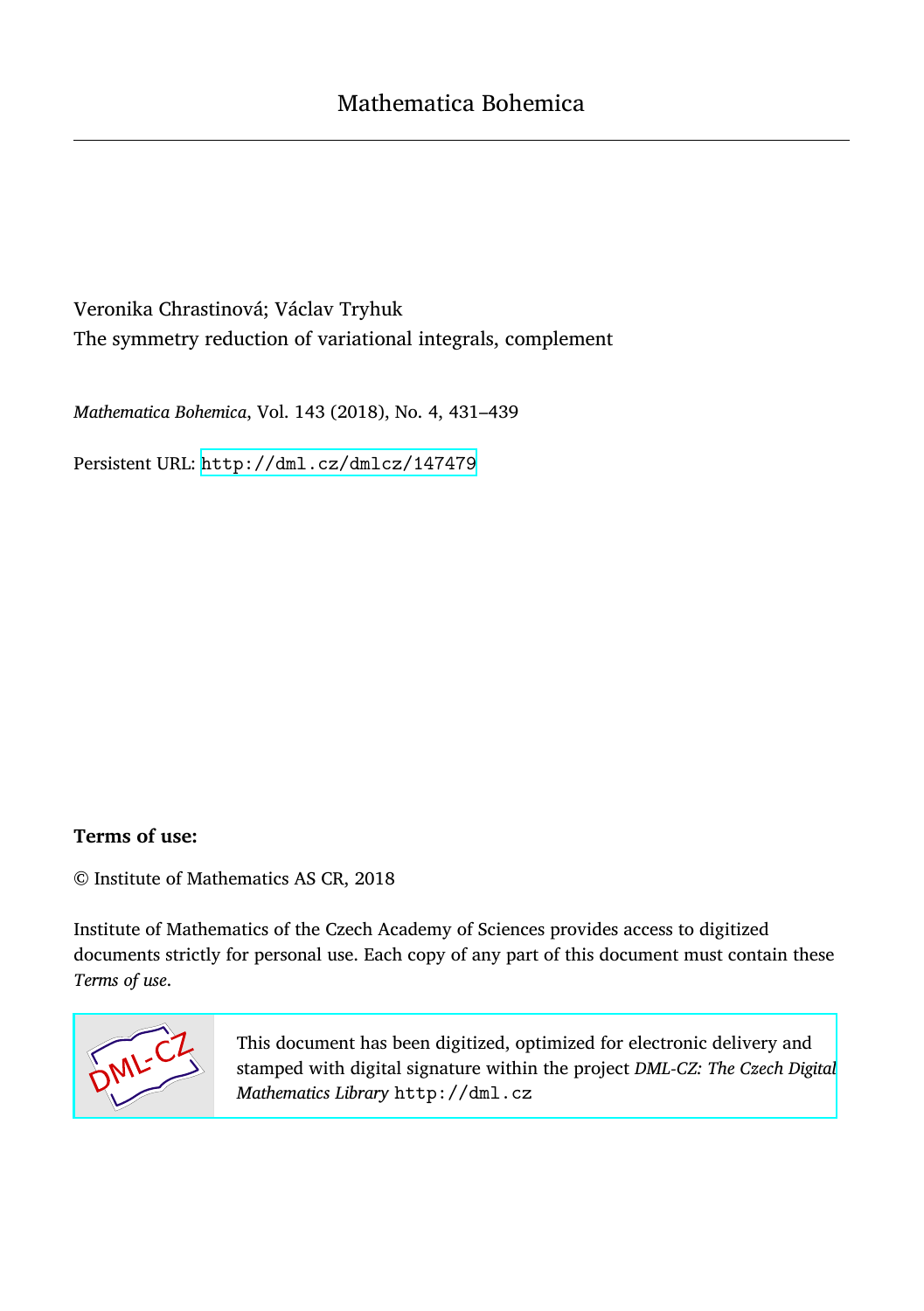# THE SYMMETRY REDUCTION OF VARIATIONAL INTEGRALS, COMPLEMENT

Veronika Chrastinová, Václav Tryhuk, Brno

Received October 4, 2017. Published online April 17, 2018. Communicated by Dagmar Medková

Abstract. Some open problems appearing in the primary article on the symmetry reduction are solved. A new and quite simple coordinate-free definition of Poincaré-Cartan forms and the substance of divergence symmetries (quasisymmetries) are clarified. The unbeliavable uniqueness and therefore the global existence of Poincaré-Cartan forms without any uncertain multipliers for the Lagrange variational problems are worth extra mentioning.

Keywords: Lagrange variational problem; Poincaré-Cartan form; symmetry reduction

MSC 2010: 49S05, 49N99, 70H03

#### 1. Introduction

We will systematically refer to the primary article, especially to the open problems in Perspectives (see [7]). Two problems admit short solution stated below. They essentially improve the achievements of article [7]. It should be noted on this occasion that the improvements cannot be carried over for a much more involved case of the multidimensional Lagrange problem (in preparation). For the reader's convenience, let us briefly overview the core of our approach since it differs from the common literature.

We start with the notation. Our underlying spaces are infinite-dimensional manifolds M modelled on  $\mathbb{R}^{\infty}$ . Each function depends on a finite number of coordinates and the functions constitute the ring denoted by  $\mathcal{F}(\mathbf{M})$  (=  $\mathcal{F}$ , abbreviation). The

This paper was elaborated with the financial support of the European Union's "Operational Programme Research and Development for Innovations", No. CZ.1.05/2.1.00/ 03.0097, as an activity of the regional Centre AdMaS "Advanced Materials, Structures and Technologies".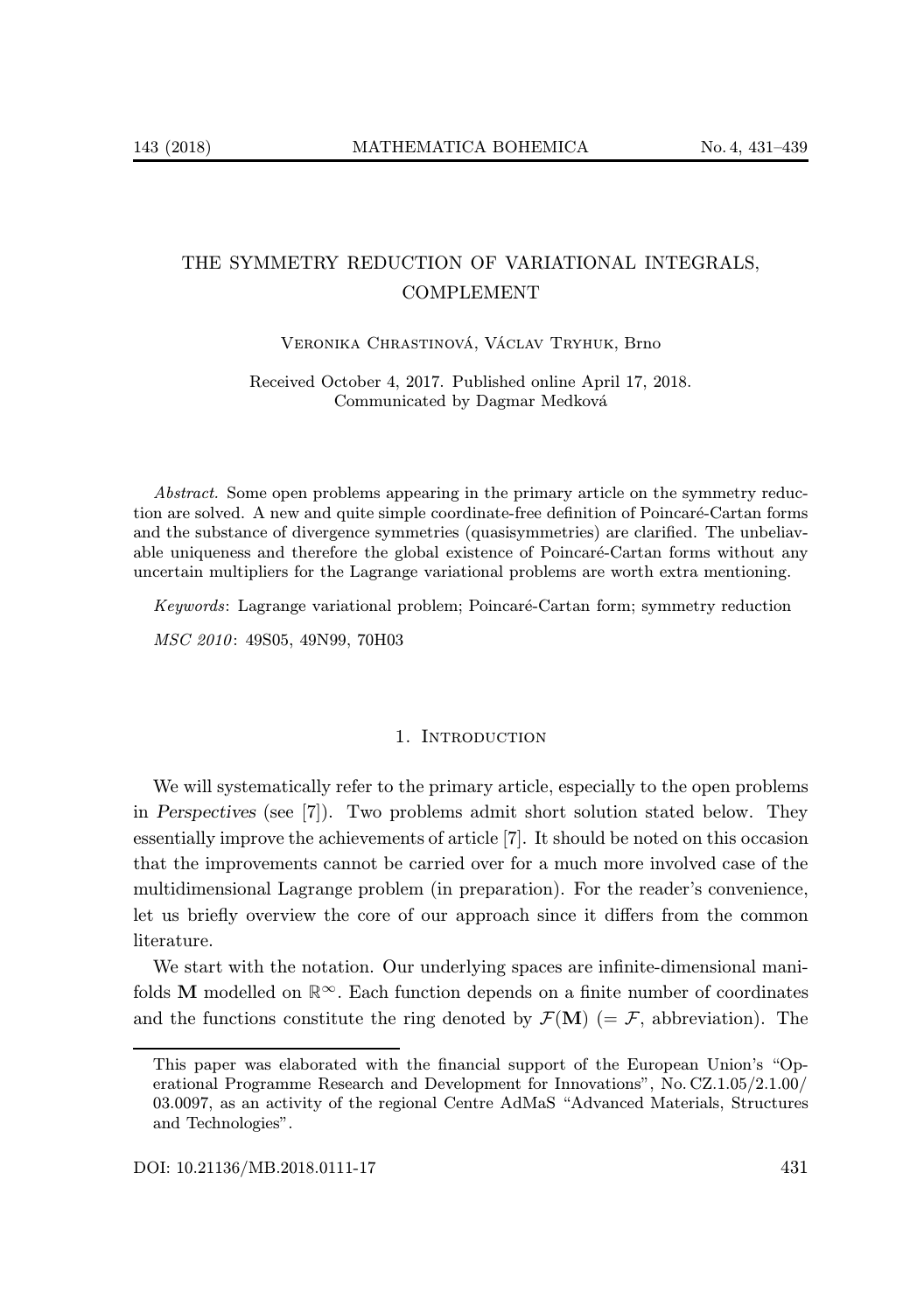$\mathcal{F}\text{-module }\Phi(\mathbf{M})$  (=  $\Phi$ ) of differential 1-forms

$$
\varphi = \sum f^i \, \mathrm{d}g^i \quad \text{(finite sum with } f^i, g^i \in \mathcal{F})
$$

makes a good sense. The vector fields  $Z$  are  $\mathcal F$ -linear functions on  $\Phi$ , where

$$
\varphi(Z) = Z \rfloor \varphi = \sum f^i Z g^i, \quad Zf = Z \rfloor \mathrm{d} f = \mathrm{d} f(Z)
$$

are familiar formulae. The Lie derivative  $\mathcal{L}_Z\varphi = Z | d\varphi + d\varphi(Z)$  will be frequently needed. A novelty is as follows. Let  $\varphi^1, \varphi^2, \ldots$  be a basis of module  $\Phi$ . Then we denote

$$
Z = \sum z^{i} \frac{\partial}{\partial \varphi^{i}} \quad \text{(infinite sum with } z^{i} = \varphi^{i}(Z))
$$

and recall the common abbreviation  $\partial/\partial f = \partial/\partial df$ . In fact, we deal with the local theory on open subsets of M which are not explicitly specified.

The Lagrange variational problem consists of two components. First, the differential constraints for admissible curves of the problem are defined in coordinate-free terms as a certain Pfaffian system on M and we speak of a diffiety  $\Omega$ . In more detail, we deal with Pfaffian equations  $\omega = 0$ ,  $\omega \in \Omega$ , where  $\Omega \subset \Phi$  is a submodule of codimension one. Any function  $x \in \mathcal{F}$  with  $dx \notin \Omega$  may be taken for the *indepen*dent variable as a technical tool. It follows that  $\Omega$  is generated by *contact forms*  $df - Df dx$ ,  $f \in \mathcal{F}$ , where D is the total derivative vector field determined by the properties

$$
Dx = 1, \quad \omega(D) = 0, \quad \omega \in \Omega.
$$

If  $\Omega$  is a controllable diffiety in the sense that  $Df = 0$  if and only if  $f = \text{const.}$ , then there exists the standard basis

$$
\pi_r^j, \quad j=1,\ldots,\mu(\Omega), \ r=0,1,\ldots
$$

of module  $\Omega$  with the excellent property  $\mathcal{L}_D \pi_r^j = \pi_{r+1}^j$ . Second, we are interested in the values

$$
\int_a^b \mathbf{n}^* \varphi \quad (\mathbf{n}: \ (a \leqslant t \leqslant b) \to \mathbf{M}),
$$

where the curves  $n$  lying in M satisfy the differential constraints, that is, mappings  $n$ are solutions of  $\Omega$  in the common sense  $\mathbf{n}^*\omega = 0, \omega \in \Omega$ . However,

$$
\int_{a}^{b} \mathbf{n}^{*} \varphi = \int_{a}^{b} \mathbf{n}^{*} \widetilde{\varphi}, \quad \widetilde{\varphi} = \varphi + \widetilde{\omega}, \ \widetilde{\omega} \in \Omega
$$

for any  $\tilde{\omega}$ . So the latter expression with *arbitrary*  $\tilde{\omega}$  may be called a *variational integral.* For our convenience, it is abbreviated as  $\int \varphi$  and therefore  $\int \varphi = \int (\varphi + \omega)$ for any fixed  $\omega \in \Omega$ .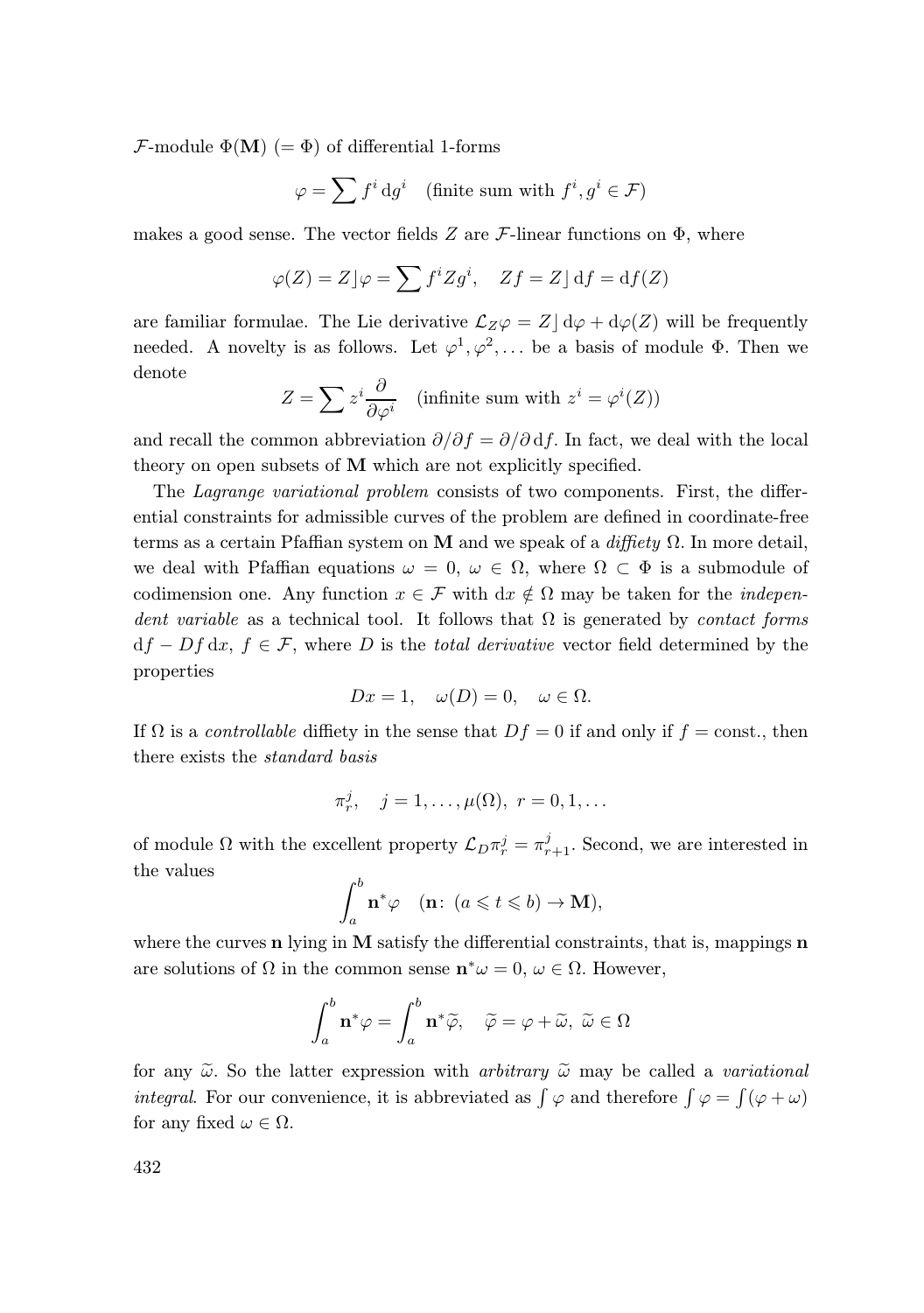The *calculus of variations* eventually appears as follows. A vector field  $V$  is called a variation of  $\Omega$  if  $\mathcal{L}_V \Omega \subset \Omega$ . A vector field A is called an (admissible) variation of solution **n** if  $\mathbf{n}^*\mathcal{L}_A\Omega = 0$ . A solution **n** of  $\Omega$  is called an *extremal* (of variational integral  $\int \varphi$  with the constraint  $\Omega$ ) if

$$
A \,|\, \mathrm{d}\widetilde{\varphi} = 0, \quad \widetilde{\varphi} = \varphi + \widetilde{\omega}, \ \widetilde{\omega} = \widetilde{\omega}[\mathbf{n}] \in \Omega
$$

for all variations A of **n** and an appropriate correction  $\tilde{\omega}$ . The most important achievement is: in the controllable case, there exists a *universal* correction  $\tilde{\omega}$  denoted  $\tilde{\omega}$ which gives all extremals. It can be explicitly calculated by a mere linear algebra. This is the famous *Poincaré-Cartan* (PC) form  $\breve{\varphi} = \varphi + \breve{\omega}$  of the Lagrange problem and we recall the primary Definition 2.5 (see [7]) which is as follows.

The form  $\ddot{\varphi} = \varphi + \ddot{\omega}, \ddot{\omega} \in \Omega$  is called PC form if

$$
A \, | \, d\breve{\varphi} \cong Z \, | \, d\breve{\varphi} \pmod{\Omega},
$$

where Z is an arbitrary vector field and  $A = A[Z]$  is an appropriate variation universal for all solutions **n** such that  $(2.6)$  from [7]

$$
\varphi^j(A) = \sum f_{kr}^j D^r \varphi^k(Z), \quad j = 1, 2, \dots
$$

Here  $\varphi^1, \varphi^2, \ldots$  is a basis of module  $\Phi$  and the coefficients  $f_{kr}^j$  are universal for all Z and  $A = A[Z]$ .

In the reduction theory, we speak of variations V of integral  $\int \varphi$  (with the constraint  $\Omega$ ) if  $\mathcal{L}_V \Omega \subset \Omega$  and  $\mathcal{L}_V \varphi \in \Omega$ . Variations V which moreover (locally) generate a one-parameter are called infinitesimal symmetries of the variational problem, see Definition 2.6 and Theorem 2.2 (both from [7]).

The preparation is over and we leave more details to the Concluding comments. Let us turn to the open problems in *Perspectives* from [7].

#### 2. On the PC forms

We introduce shorter definition of Poincaré-Cartan  $(\mathcal{PC})$  form.

**Definition 2.1.** For a special choice  $\check{\omega} \in \Omega$ , the form  $\check{\varphi} = \varphi + \check{\omega}$  is called PC form related to the integral  $\int \varphi$  if

(2.1) 
$$
V \,|\, d\breve{\varphi} \cong Z \,|\, d\breve{\varphi} \pmod{\Omega},
$$

where  $Z \in \mathcal{T}(\mathbf{M})$  is an arbitrary vector field and  $V = V[Z]$  the appropriate variation.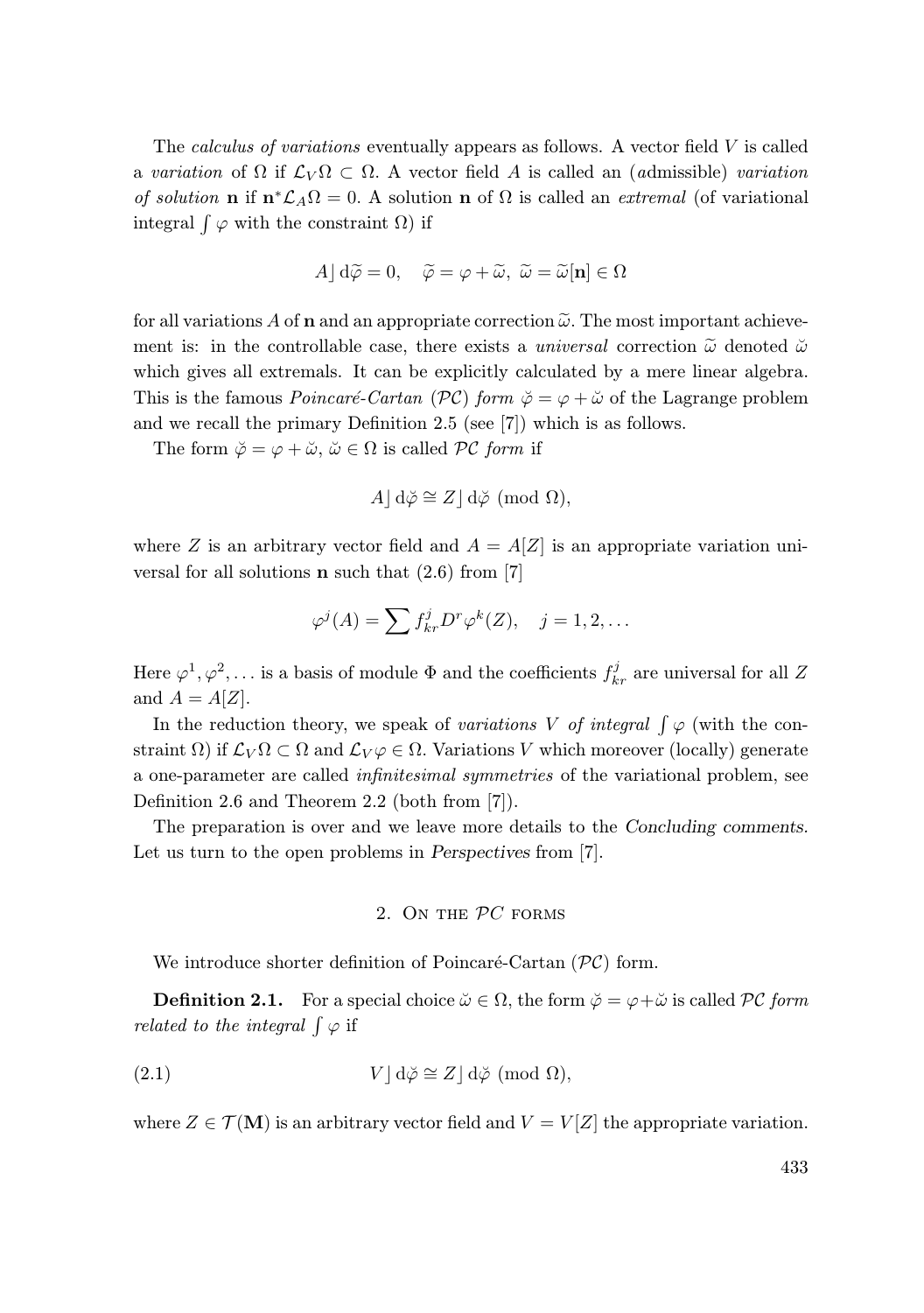The equivalence of both definitions of the  $\mathcal{PC}$  form rests on the following observation. If A is admissible variation of all solutions **n**, then  $A = V$  is in reality a variation of  $\Omega$  (easy). Therefore  $A = A[Z]$  in Definition 2.5 from [7] can be replaced with  $V = V[Z]$ . (This fact was also noted in [7].) Then Definition 2.1 appears by omitting the requirement  $(2.6)$  in [7] and the supply of PC forms is therefore not reduced. However, there exists only one  $PC$  form in the sense of Definition 2.1 and so the equivalence is obvious.

**Theorem 2.1.** For every variational integral  $\int \varphi$  there exists a unique PC form  $\breve{\varphi}$ in the sense of Definition 2.1.

P r o o f. The difference  $\omega \in \Omega$  of two PC forms in the sense of Definition 2.1 satisfies

(2.2) 
$$
V \rfloor d\omega \cong Z \rfloor d\omega \pmod{\Omega}.
$$

In terms of (any) standard basis  $(4.5)$ , see [7], we have

$$
\omega = \sum a_r^j \pi_r^j, \quad d\omega \cong dx \wedge \sum b_r^j \pi_r^j \pmod{\Omega \wedge \Omega},
$$

where  $b_r^j = Da_r^j + a_{r-1}^j$  and

$$
D = \frac{\partial}{\partial x} + \sum 0 \frac{\partial}{\partial \pi_r^j}, \quad Dx = 1, \ \pi_r^j(D) = 0
$$

is the total derivative. This follows from the congruences

$$
d\pi_r^j \cong dx \wedge \pi_{r+1}^j \pmod{\Omega \wedge \Omega}, \quad da_r^j \cong Da_r^j dx \pmod{\Omega}
$$

frequently appearing in [7]. On the other hand, we recall formula  $(4.6)$  from [7]

$$
V = v\frac{\partial}{\partial x} + \sum D^r p^j \frac{\partial}{\partial \pi_r^j}, \quad v = Vx, \ p^j = \pi_0^j(V)
$$

for the variations  $V$ . Then  $(2.2)$  implies the congruence

$$
\sum b_r^j D^r p^j \, dx \cong V \, \vert \, d\omega \cong Z \, \vert \, d\omega \cong \sum b_r^j z_r^j \, dx, \quad z_r^j = \pi_r^j(Z)
$$

and therefore the identity

$$
Df = \sum b_r^j D^r p^j = \sum b_r^j z_r^j = g, \quad f = \sum a_r^j D^r p^j.
$$

This identity is impossible for arbitrary nonvanishing function  $g$ , see the lemma below. It follows that  $b_r^j = 0$  identically. However

$$
b_0^j = Da_0^j
$$
,  $b_1^j = Da_1^j + a_0^j$ ,...,  $b_R^j = Da_R^j + a_{R-1}^j$ ,  $b_{R+1}^j = a_R^j$  (certain R)

and therefore  $a_r^j = 0$ , hence  $\omega = 0$ .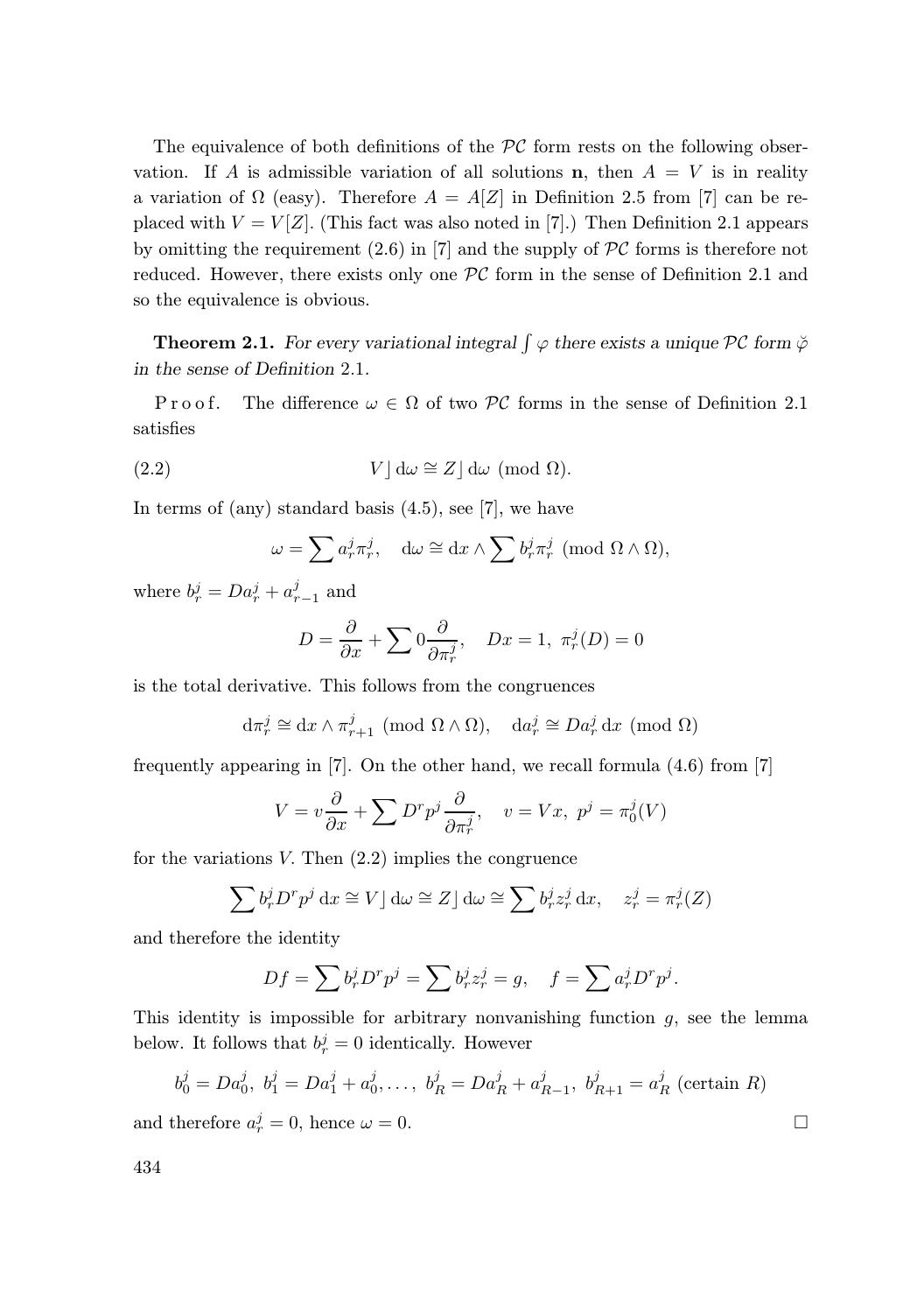**Lemma 2.1.** The identity of the kind  $q = Df$  holds true if and only if the PC form related to the variational integral  $\int g dx$  is closed.

Proof. The identity reads

$$
g dx \approx df = Df dx + \sum \frac{\partial f}{\partial \pi_r^j} \pi_r^j \pmod{\Omega}.
$$

The PC form  $\breve{\varphi}$  related to the integral  $\int g dx$  is the same as the PC form related to the integral  $\int df$ , therefore  $\breve{\varphi} = df$  and  $d\breve{\varphi} = 0$ . The converse is true as well.  $\Box$ 

For our convenience, we recall (a little simplified) Theorem 2.1 from [7] which describes the role of the PC form in the calculus of variations.

**Theorem 2.2.** A solution **n** of  $\Omega$  is an extremal of variational integral  $\int \varphi$  with the constraint  $\Omega$  if and only if  $\mathbf{n}^* Z \, | \, d\phi = 0$  for all vector fields Z.

In the reduction theory, the following obvious consequence of Theorem 2.1 is essential. It completely devaluates Theorems 2.2, 2.3 (see [7]) which become needless with comfortable impact for the practice: any  $\mathcal{PC}$  form  $\check{\varphi}$  can be employed in (5.1) from [7]. See also the more general Theorem 3.3 below.

**Theorem 2.3.** Every infinitesimal symmetry V of variational integral  $\int \varphi$  preserves the relevant  $\mathcal{PC}$  form  $\breve{\varphi}$ .

Theorems 2.1 and 2.3 appear as a by-product of the symmetry reduction, however, they are the most important and even unbelievable achievements already for the case of the jet spaces with trivial constraint  $\Omega$ . Indeed, there are always many possible standard filtrations  $\Omega_*$  and construction in Theorem 4.3 (see [7]) moreover heavily depends on the choice of the initial forms of  $\Omega_*$ . However, the final  $\mathcal{PC}$  form is unique. In the global theory omitted here, the local uniqueness ensures the existence of the global  $PC$  form related to every controllable Lagrange problem, that is, the choice of quite different good filtrations  $(2.1)$  from [7] on overlapping coordinate systems does not affect the global  $\mathcal{PC}$  form!

#### 3. On the Noether theorem

Complete Definition 2.6 of [7] goes as follows.

**Definition 3.1.** An infinitesimal symmetry V of diffiety  $\Omega$  is called a *divergence* symmetry of variational integral  $\int \varphi$  if  $\mathcal{L}_V \varphi - df \in \Omega$  for appropriate function  $f \in \mathcal{F}(\mathbf{M})$ . We occasionally denote  $V = V[f]$  for clarity.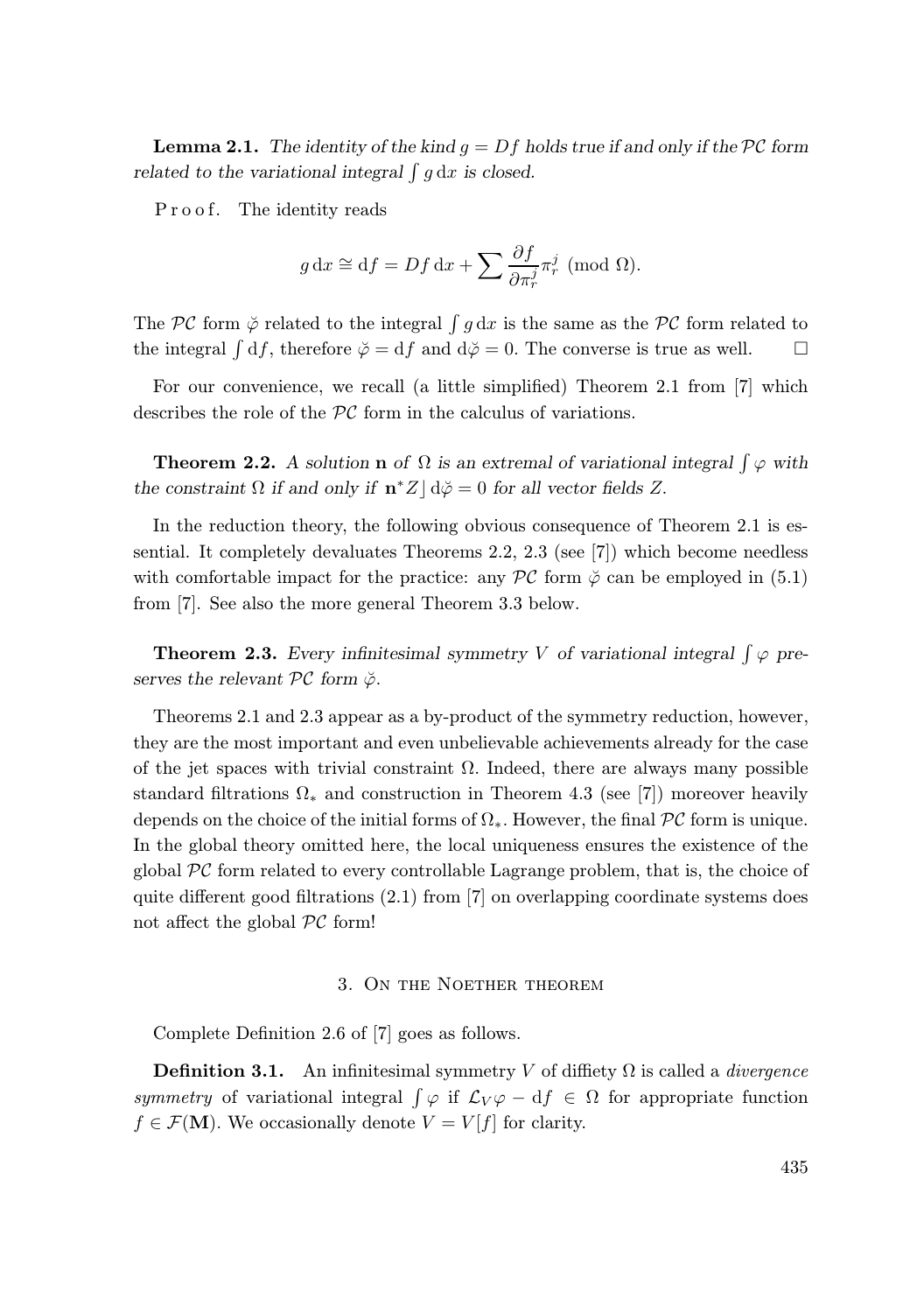Theorem 3.1 (Noether). The conservation law

(3.1) 
$$
\mathbf{n}^*(\breve{\varphi}(V) - f) = c \in \mathbb{R}, \quad V = V[f]
$$

holds true for every extremal n.

P r o o f. This is a consequence of the inclusion

$$
\mathcal{L}_V \breve{\varphi} - df = V \, d\breve{\varphi} + d(\breve{\varphi}(V) - f) \in \Omega,
$$

where  $\mathbf{n}^*V \rfloor d\breve{\varphi} = 0.$ 

In reality, the divergence symmetries are merely slight generalizations of the common symmetries.

**Theorem 3.2.** A vector field  $V = V[f]$  is a divergence symmetry of integral  $\int \varphi$ if and only if this V is a symmetry of any integral

(3.2) 
$$
\int (\varphi - dF), \quad VF = f.
$$

If  $\breve{\varphi}$  is the PC form related to integral  $\int \varphi$ , then  $\breve{\varphi}[F] = \breve{\varphi} - dF$  is the PC form corresponding to integral (3.2).

Proof. Clearly

$$
\mathcal{L}_V \varphi - df = \mathcal{L}_V \varphi - dV F = \mathcal{L}_V (\varphi - dF) \in \Omega.
$$

Substituting moreover the  $\mathcal{PC}$  form  $\breve{\varphi}$  for  $\varphi$ , we obtain

(3.3) 
$$
\mathcal{L}_V \breve{\varphi}[F] \in \Omega, \quad \breve{\varphi}[F] = \breve{\varphi} - \mathrm{d}F
$$

and one can see that  $\breve{\varphi}[F]$  is the PC form related to the integral  $\int (\varphi - dF)$ .  $\Box$ 

In particular, it follows that the conservation law (3.1) reads

(3.4) 
$$
\mathbf{n}^* \breve{\varphi}[F](V) = c \in \mathbb{R}, \quad V = V[f].
$$

Altogether we conclude that the reduction theory (see [7]) can be applied to the divergence symmetries as well: the  $\mathcal{PC}$  form  $\check{\varphi}$  should be replaced with  $\check{\varphi}[F]$ . For instance, Theorem 5.1 from [7] turns into a more general result:

**Theorem 3.3.** Let  $\Omega \subset \Phi(M)$  be a controllable difficty and  $V = V[f] \in \mathcal{T}(M)$ a divergence symmetry of a variational integral  $\int \varphi$  with the constraint  $\Omega$ . Every

436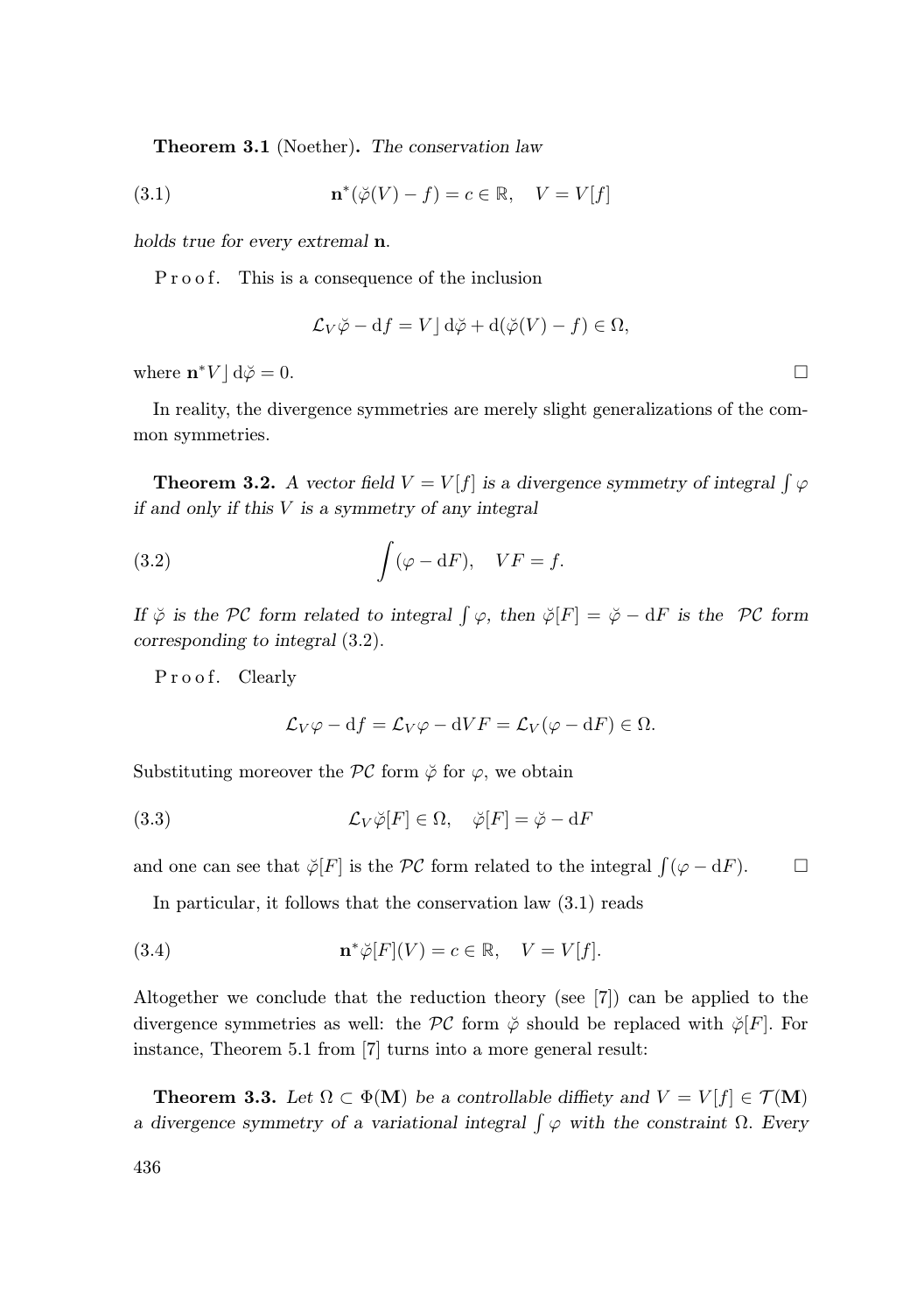extremal is lying in a certain subspace  $M[f, c] \subset M$  determined by the equation  $\breve{\varphi}(V) - f = c$ , where  $c \in \mathbb{R}$  and there exists the orbit space  $\mathbf{M}[f, c]/V \subset \mathbf{M}/\mathbf{V}$  of the total orbit space  $\mathbf{M}/\mathbf{V}$ , the orbit diffiety  $\Omega[f, c]/V \subset \Phi(\mathbf{M}[f, c]/V)$  naturally induced by  $\Omega$  and the Routh variational integral

(3.5) 
$$
\int \breve{\varphi}[f,c], \quad \breve{\varphi}[f,c] = \breve{\varphi} - dF - c dw, \ f = VF, \ Vw = 1
$$

defined on the space  $\mathbf{M}[f, c]/V$ . Projections on the orbit space of the original extremals are extremals of the Routh variational integral. If  $\phi[f,c]$  is even a PC form, the projection of extremals is surjective.

We have already employed the uniqueness of  $PC$  forms. One can observe that the primary Theorem 5.1 from [7] is involved for the particular case  $f = \text{const.}$  We omit the obvious result corresponding to Theorem 5.3 from [7]. The global theory can be comfortably investigated as well: since the  $\mathcal{PC}$  forms are unique, the global reduction is ensured by any global solution  $F$  of the ordinary differential equation  $VF = f + \text{const.}$ 

**Theorem 3.4.** The divergence symmetries  $V = V[f]$  for various f can be defined by the identity  $\mathcal{L}_V d\breve{\varphi} = 0$ .

P r o o f. The divergence condition  $\mathcal{L}_V \varphi - df \in \Omega$  is equivalent to any of the inclusions

$$
\mathcal{L}_V(\varphi - dF) \in \Omega, \quad \mathcal{L}_V(\breve{\varphi} - dF) \in \Omega, \quad \mathcal{L}_V \breve{\varphi}[F] \in \Omega.
$$

However, Theorem 2.3 applied to the  $\mathcal{PC}$  form  $\breve{\varphi}[F]$  implies even

$$
\mathcal{L}_V \breve{\varphi}[F] = 0, \quad \mathcal{L}_V(\breve{\varphi} - dF) = 0, \quad \mathcal{L}_V d\breve{\varphi} = 0.
$$

This sequence of reasonings can be reversed.

It follows that the divergence symmetries V can be defined by  $\mathcal{L}_V d\phi = 0$ . In more detail

(3.6) 
$$
0 = \mathcal{L}_V d\breve{\varphi} \cong \sum V e^j \pi_0^j \wedge dx + \sum e^j \mathcal{L}_V \pi_0^j \wedge dx \pmod{\Omega \wedge \Omega}
$$

by using (4.9) from [7], where  $\mathcal{L}_V \pi_0^j = \sum a_{j'}^j \pi_0^{j'}$  by virtue of Lemma 5.1 (see [7]). Then (3.6) can be interpreted by saying that the divergence symmetries  $V = V[f]$ with various f are identical with such infinitesimal symmetries V of  $\Omega$  which preserve the Euler-Lagrange system  $e^j = 0, j = 1, \ldots, \mu(\Omega)$  but this is informal statement and we do not investigate subtle details.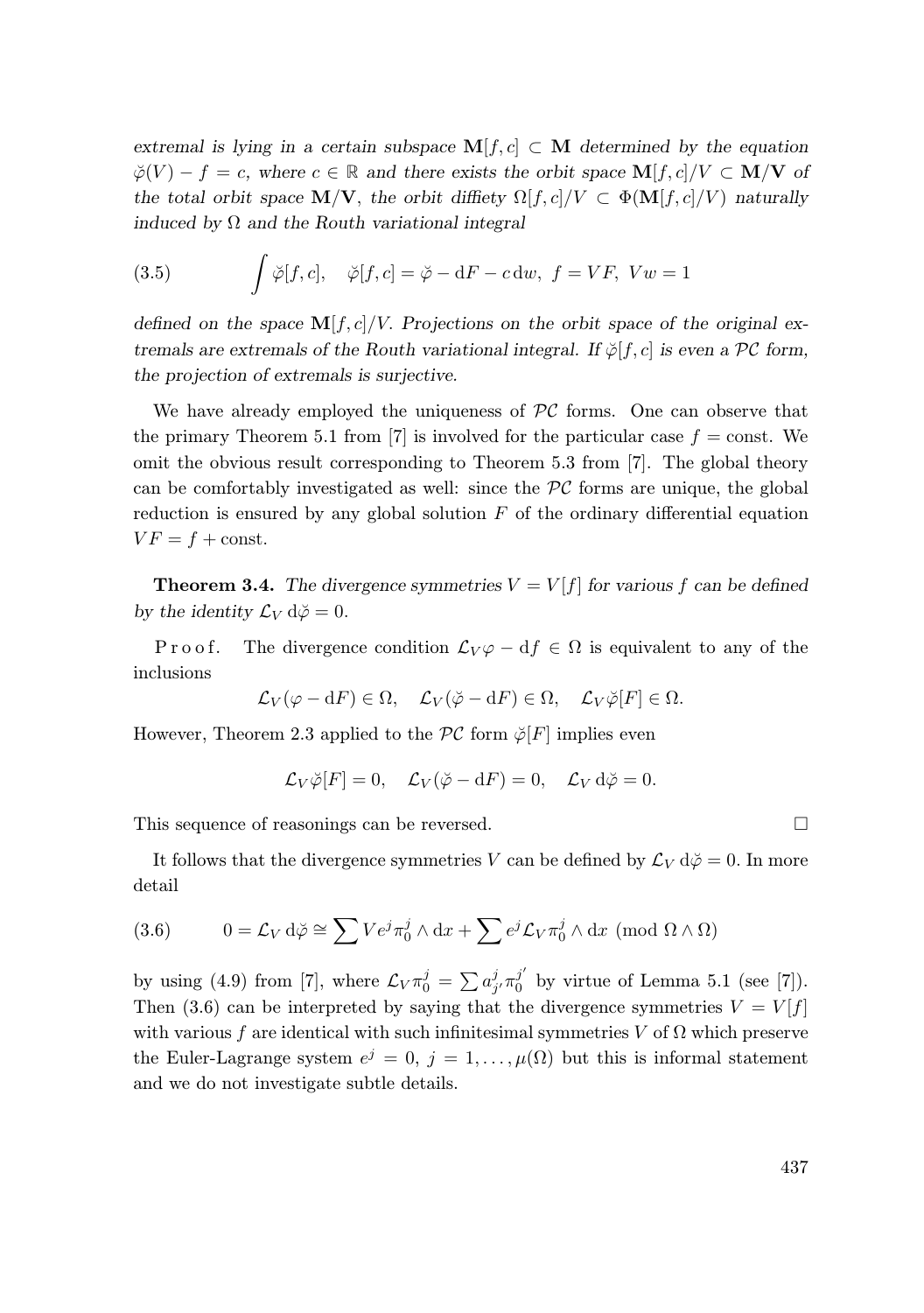### 4. Concluding comments

Since our approach differs from the actual literature, we believe that some brief comments would be useful. On this occasion, let us refer to the excellent and clear survey (see [4]) of rather special reduction problems in terms of the common jet theory and, on the contrary, to the involved prologue (see [3]) into the problem of  $\mathcal{PC}$  forms in general field theories, where the exterior differential systems are used for the differential constraints.

4.1. A note on extremals. Actually, the extremals in current literature are defined by the stationarity of variational integral for one-parameter solutions  $\mathbf{n}(t)$ satisfying moreover certain boundary conditions. However, for multidimensional Lagrange problems, that is, in the constrained field theories (see [3]), the existence of such true solutions satisfying moreover appropriate boundary conditions is in general doubtful. On the contrary, our approach (with Definitions 2.1–2.6 from [7]) can be almost literally applied as well. Alas, the standard basis becomes rather involved (see  $[6]$ ) and the explicit formulae for all variations V do not exist. Consequently, the simplified Definition 1.1 fails and the final  $\mathcal{PC}$  forms need not be unique.

4.2. A note on divergence symmetries. We may refer to the theory (see [4]), where only the variational integrals and infinitesimal symmetries

(4.1) 
$$
\int L dt, \quad V = v \frac{\partial}{\partial t} + \sum v_i \frac{\partial}{\partial q_i}
$$

with  $L = L(q_1, \ldots, q_n, \dot{q}_1, \ldots, \dot{q}_n)$  and  $v = 0, v_i = v_i(q, \ldots, q_n)$  independent of time variable t are discussed. These results in beautiful geometrical theory on the firstorder jet spaces, however, even the classical Maupertuis theorem, cannot be involved without adaptations (see [1]). In our approach the most general case  $(4.1)$  with variable t is easily contained as well. For instance, the divergence symmetries  $V =$  $V[f]$  of the integral  $\int L dt$  are identified with the point symmetries of the variational integral

$$
\int \left( L - \left( \frac{\partial F}{\partial t} + \sum \frac{\partial F}{\partial q_i} \dot{q}_i \right) \right) dt, \quad F = F(t, q_1, \dots, q_n), \; VF = f.
$$

Altogether taken, our divergence symmetries applied within the jet spaces involve the quasisymmetries (see [4]) as a very particular subcase.

**4.3. A note on several symmetries.** For instance, let V and  $\overline{V}$  be infinitesimal symmetries of integral  $\int \varphi$ . Then

$$
\mathcal{L}_V \breve{\varphi} = \mathcal{L}_{\overline{V}} \breve{\varphi} = 0, \quad \mathbf{n}^* \breve{\varphi}(V) = c, \quad \mathbf{n}^* \breve{\varphi}(\overline{V}) = \overline{c}, \quad c, \overline{c} \in \mathbb{R}
$$